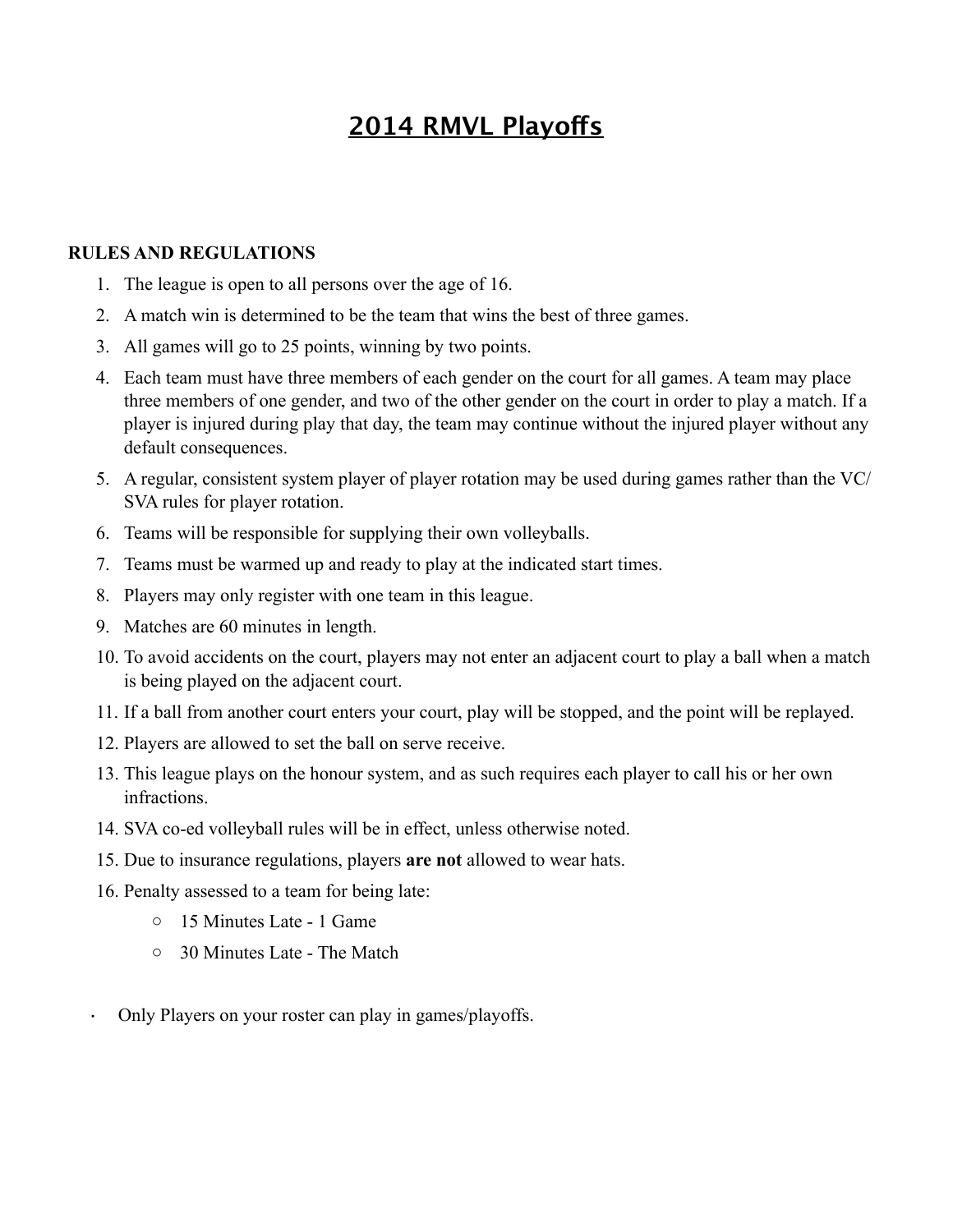## **A Division**

| El Dente                |                                 |                             |
|-------------------------|---------------------------------|-----------------------------|
| 1) 11:15am Gym 3 East   |                                 |                             |
| <b>Bob</b>              | W1                              |                             |
|                         | 5) 12:15pm Gym 3 Center         |                             |
| One Second Hang Time    | W <sub>2</sub>                  |                             |
| 2) 10:15am Gym 3 West   |                                 |                             |
| <b>Balls N Stuff</b>    |                                 | W <sub>5</sub>              |
|                         |                                 | 7) 7:30pm Gym 3 West<br>1st |
| <b>Team Awesome</b>     |                                 | W <sub>6</sub>              |
| $3)$ 11:15am Gym 3 West |                                 |                             |
| Malibu Lands            | W3                              |                             |
|                         | 6) $2:15 \text{pm }$ Gym 3 West |                             |
| Something Else          | W4                              |                             |
| 4) 12:15pm Gym 3 East   |                                 |                             |
| <b>Bomb Squad</b>       |                                 |                             |
|                         |                                 |                             |
|                         |                                 | L5                          |

8) 6:30pm Gym 3 West 3rd L6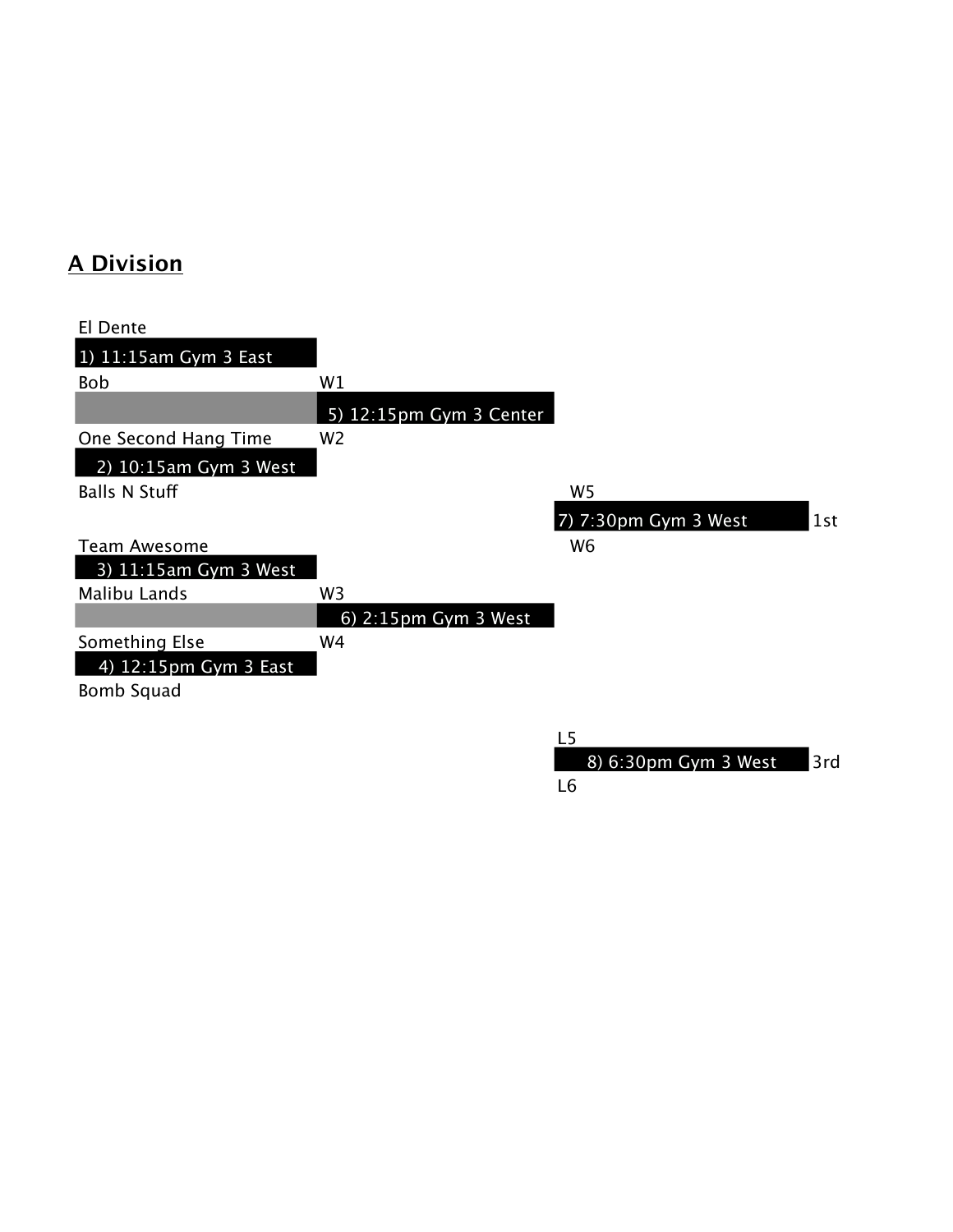#### **B Division**

| Service Aces                     |                                 |                                 |
|----------------------------------|---------------------------------|---------------------------------|
| 1) $12:15 \text{pm }$ Gym 3 West |                                 |                                 |
| Kiss My Pass                     | W1                              |                                 |
|                                  | 5) 2:15pm Gym 3 Center          |                                 |
| Hairy Banjo's                    | W <sub>2</sub>                  |                                 |
| 2) $1:15$ pm Gym 3 Center        |                                 |                                 |
| <b>Wiley Veterans</b>            |                                 | W <sub>5</sub>                  |
|                                  |                                 | 7) 7:30pm Gym 3 Centre<br>l 1st |
| Show Me the Money                |                                 | W <sub>6</sub>                  |
| 3) $1:15$ pm Gym 3 East          |                                 |                                 |
| Option 4                         | W3                              |                                 |
|                                  | 6) $2:15 \text{pm }$ Gym 3 East |                                 |
| Hell-A-Potential                 | W4                              |                                 |
| 4) $1:15$ pm Gym 3 West          |                                 |                                 |
| Amandas Rage                     |                                 |                                 |
|                                  |                                 |                                 |
|                                  |                                 | 1 E                             |

<u>L5</u> 8) 6:30pm Gym 3 Centre 3rd L6